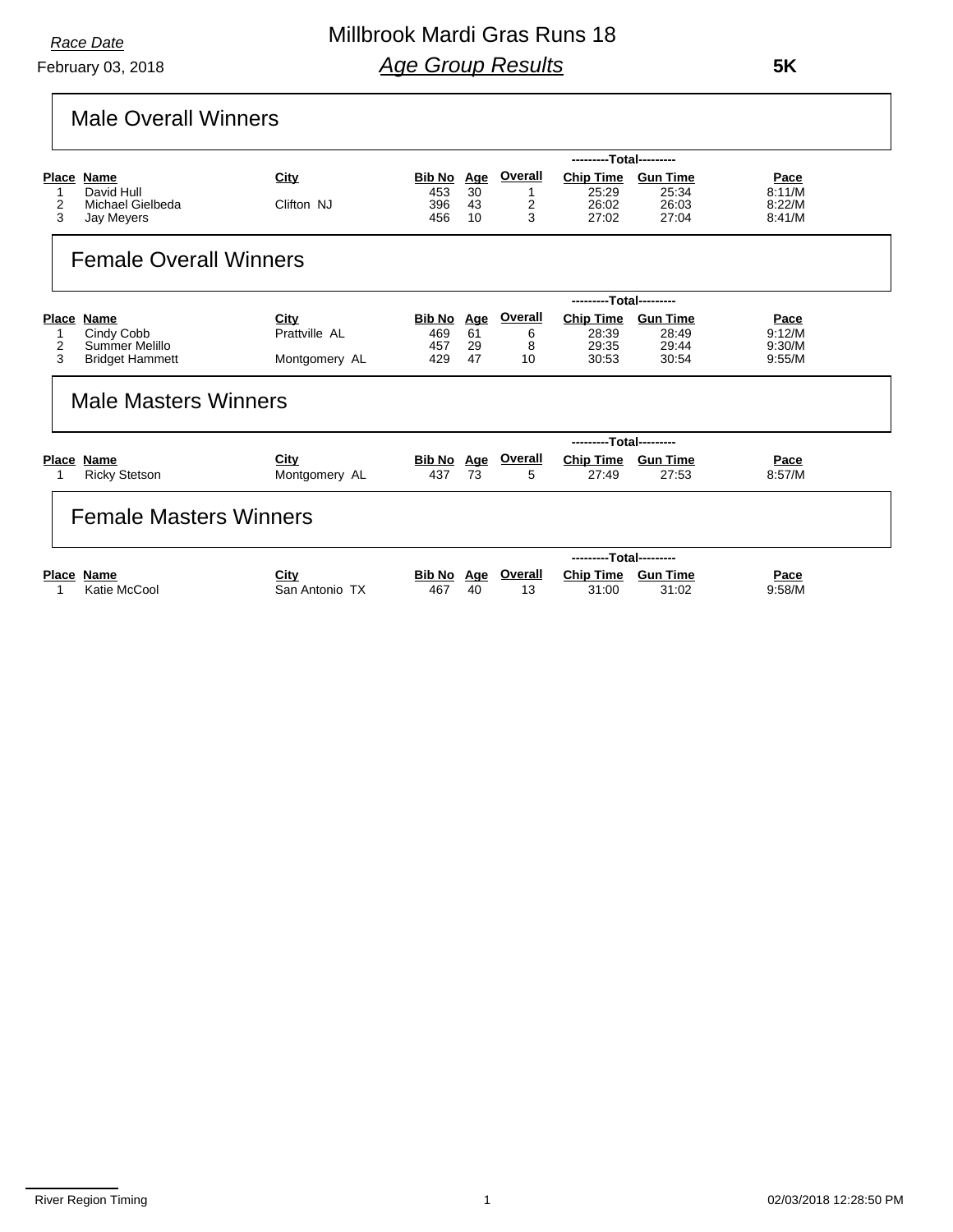r

February 03, 2018

## Millbrook Mardi Gras Runs 18 *Age Group Results*

 **5K**

| Male 10 and Under                                    |                         |                          |          |                                 |                                               |                          |                        |
|------------------------------------------------------|-------------------------|--------------------------|----------|---------------------------------|-----------------------------------------------|--------------------------|------------------------|
|                                                      |                         |                          |          |                                 | ---------Total---------                       |                          |                        |
| <b>Place Name</b><br>* Giddeon Barth<br>$\mathbf{1}$ | City<br>Prattville AL   | <b>Bib No Age</b><br>442 | 8        | <b>Overall</b><br>51            | <b>Chip Time</b><br>49:06                     | <b>Gun Time</b><br>49:13 | <u>Pace</u><br>15:47/M |
| * Mason Simpson<br>2                                 |                         | 460                      | 7        | 52                              | 49:06                                         | 49:16                    | 15:47/M                |
| 3 * Max Simpson                                      |                         | 459                      | 9        | 53                              | 49:36                                         | 49:43                    | 15:57/M                |
| Female 10 and Under                                  |                         |                          |          |                                 |                                               |                          |                        |
| Place Name                                           | City                    |                          |          | <b>Bib No Age Overall</b>       | ---------Total---------<br>Chip Time Gun Time |                          | <u>Pace</u>            |
| 1 * Gabrielle Vinson                                 | Cecil AL                | 407                      | 10       | 48                              | 47:00                                         | 47:02                    | 15:06/M                |
| Female 11 to 14                                      |                         |                          |          |                                 |                                               |                          |                        |
|                                                      | City                    |                          |          | <b>Bib No Age Overall</b>       | ---------Total---------<br><b>Chip Time</b>   | <b>Gun Time</b>          |                        |
| <b>Place Name</b><br>* Samantha Wilson<br>1          |                         | 446                      | 12       | 29                              | 37:26                                         | 37:32                    | <u>Pace</u><br>12:02/M |
| * Abigelle Vinson<br>2                               | Cecil AL                | 406<br>448               | 13       | 49                              | 47:18                                         | 47:21<br>48:58           | 15:12/M                |
| 3 * Britny Allen                                     |                         |                          | 12       | 50                              | 48:51                                         |                          | 15:42/M                |
| Female 15 to 19                                      |                         |                          |          |                                 |                                               |                          |                        |
| <b>Place Name</b>                                    | City                    |                          |          | <b>Bib No Age Overall</b>       | ---------Total---------<br>Chip Time Gun Time |                          | Pace                   |
| 1 * Cassidy Brown                                    |                         | 472                      | 16       | 45                              | 44:39                                         | 44:42                    | 14:21/M                |
| Male 20 to 24                                        |                         |                          |          |                                 |                                               |                          |                        |
| Place Name                                           | City                    | <b>Bib No Age</b>        |          | <b>Overall</b>                  | ---------Total---------<br><b>Chip Time</b>   | <b>Gun Time</b>          | <u>Pace</u>            |
| 1 * Gunner McCool                                    |                         | 468                      | 20       | 7                               | 28:47                                         | 29:03                    | 9:15/M                 |
| Female 20 to 24                                      |                         |                          |          |                                 |                                               |                          |                        |
| Place Name                                           | <b>City</b>             |                          |          | <b>Bib No Age Overall</b>       | ---------Total---------<br><b>Chip Time</b>   | <b>Gun Time</b>          | Pace                   |
| * Rachel Youngpeter<br>1                             |                         | 463                      | 21       | 11                              | 30:55                                         | 31:02                    | 9:56/M                 |
| <b>Brianna Walberg</b><br>2<br>3<br>* Sarah Ford     | Dover DE<br>Wetumpka AL | 401<br>390               | 23<br>23 | 33<br>38                        | 39:11<br>42:11                                | 39:26<br>42:22           | 12:36/M<br>13:34/M     |
| Male 25 to 29                                        |                         |                          |          |                                 |                                               |                          |                        |
|                                                      |                         |                          |          |                                 | ---------Total---------                       |                          |                        |
| <b>Place Name</b><br>1 * Adam Pearson                | City<br>Hoover AL       | 416                      | 29       | <b>Bib No</b> Age Overall<br>46 | <b>Chip Time</b><br>44:49                     | <b>Gun Time</b><br>45:01 | <u>Pace</u><br>14:24/M |
| Female 25 to 29                                      |                         |                          |          |                                 |                                               |                          |                        |
|                                                      |                         |                          |          |                                 | ---------Total---------                       |                          |                        |
| <b>Place Name</b><br>* Anna Snyder<br>$\mathbf{1}$   | <b>City</b>             | Bib No Age<br>462        | 29       | <b>Overall</b><br>22            | <b>Chip Time</b><br>34:56                     | <b>Gun Time</b><br>35:08 | <u>Pace</u><br>11:14/M |
| * Kristin Reininger<br>2                             |                         | 476                      | 26       | 25                              | 36:05                                         | 36:21                    | 11:36/M                |
| 3 * Shenique Russ                                    | Montgomery AL           | 399                      | 27       | 28                              | 36:43                                         | 36:51                    | 11:48/M                |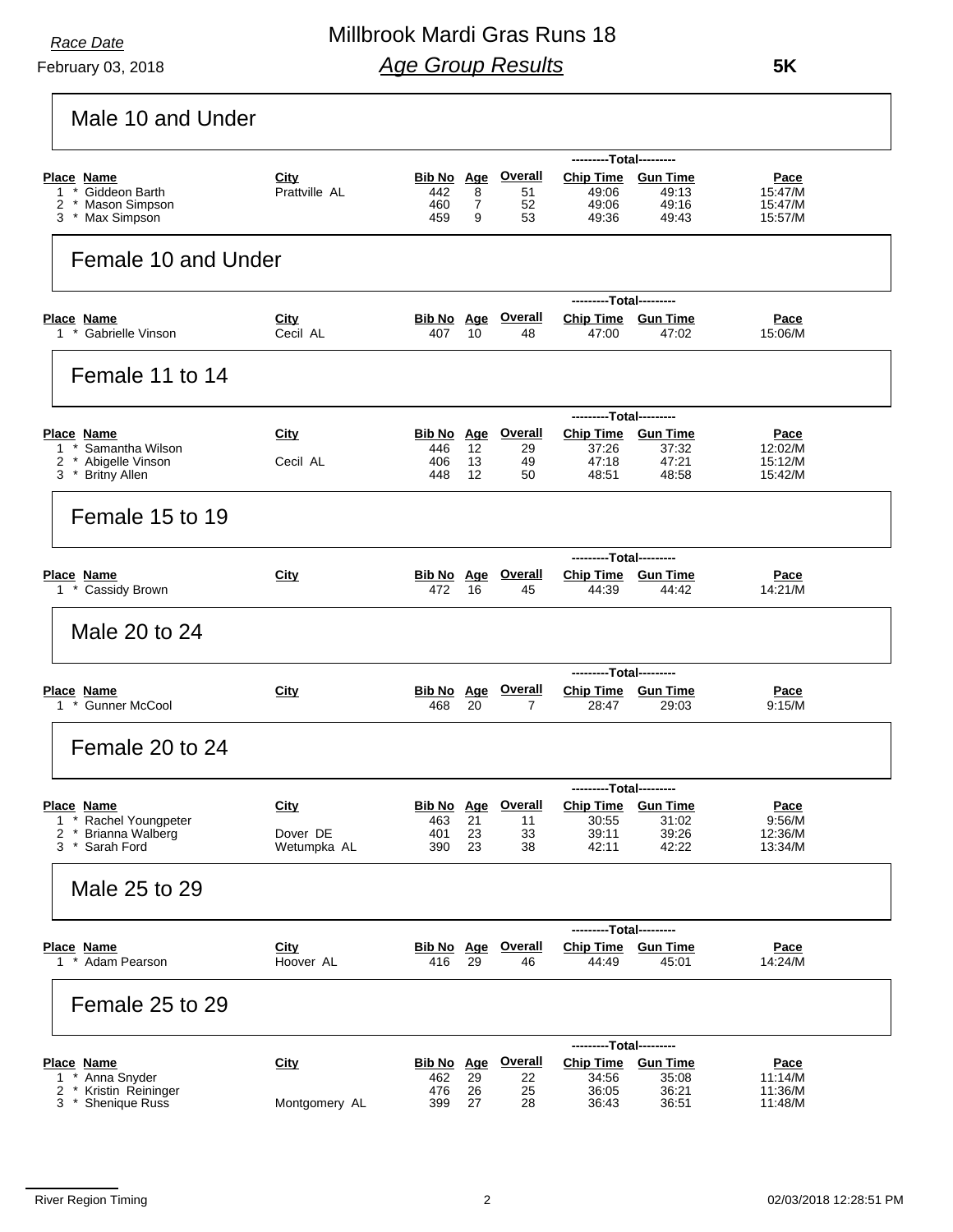February 03, 2018

 **5K**

Male 30 to 34

|                                                     |                                |                   |          | <b>Overall</b>            | ---------Total---------     |                 |                    |
|-----------------------------------------------------|--------------------------------|-------------------|----------|---------------------------|-----------------------------|-----------------|--------------------|
| <b>Place Name</b><br>* Clifford Roy<br>$\mathbf{1}$ | City                           | Bib No Age<br>475 | 31       | 12                        | Chip Time Gun Time<br>30:57 | 31:02           | Pace<br>9:57/M     |
| * David Valencia<br>2                               |                                | 473               | 33       | 18                        | 33:30                       | 33:33           | 10:46/M            |
| * Eran Vandevander<br>3                             |                                | 474               | 30       | 19                        | 33:30                       | 33:33           | 10:46/M            |
| Female 30 to 34                                     |                                |                   |          |                           |                             |                 |                    |
|                                                     |                                |                   |          |                           | ---------Total---------     |                 |                    |
| <b>Place Name</b>                                   | <u>City</u>                    | Bib No Age        |          | <b>Overall</b>            | <b>Chip Time</b>            | <b>Gun Time</b> | <u>Pace</u>        |
| $\mathbf{1}$<br>Sara Beth Beals                     | Wetumpka AL                    | 470               | 30       | 20                        | 34:11                       | 34:17           | 10:59/M            |
| 2<br>Keisha Hill<br>$^{\star}$<br>3 * Heather Adams | Alamogordo NM<br>Montgomery AL | 379<br>454        | 31<br>31 | 23<br>32                  | 35:05<br>39:20              | 35:09<br>39:26  | 11:17/M<br>12:39/M |
| Male 35 to 39                                       |                                |                   |          |                           |                             |                 |                    |
|                                                     |                                |                   |          |                           | ---------Total---------     |                 |                    |
| Place Name                                          | City                           |                   |          | <b>Bib No Age Overall</b> | Chip Time Gun Time          |                 | <u>Pace</u>        |
| * David Lawrence<br>1                               |                                | 444               | 39       | 4                         | 27:44                       | 27:48           | 8:55/M             |
| 2 * Brian Dixon                                     | Prattville AL                  | 422               | 38       | 9                         | 30:14                       | 30:18           | 9:43/M             |
| Female 35 to 39                                     |                                |                   |          |                           |                             |                 |                    |
|                                                     |                                |                   |          |                           | ---------Total---------     |                 |                    |
| <b>Place Name</b>                                   | City                           | Bib No Age        |          | <b>Overall</b>            | Chip Time Gun Time          |                 | Pace               |
| * Taylor Kirby<br>1                                 | Prattville AL                  | 443               | 38       | 37                        | 41:22                       | 41:29           | 13:18/M            |
| 2 * Alicia Barley                                   | Montgomery AL                  | 413               | 38       | 44                        | 44:32                       | 44:41           | 14:19/M            |
| Male 40 to 44                                       |                                |                   |          |                           |                             |                 |                    |
|                                                     |                                |                   |          |                           | ---------Total---------     |                 |                    |
| Place Name                                          | City                           | Bib No Age        |          | <b>Overall</b>            | Chip Time Gun Time          |                 | <b>Pace</b>        |
| * Gil Ben David<br>1<br>2 * Grady Simpson           | Montgomery AL<br>Deatsville AL | 386<br>434        | 40<br>42 | 16<br>54                  | 31:54<br>49:39              | 32:02<br>49:48  | 10:15/M<br>15:58/M |
|                                                     |                                |                   |          |                           |                             |                 |                    |
| Female 40 to 44                                     |                                |                   |          |                           |                             |                 |                    |
|                                                     |                                |                   |          |                           | ---------Total-----         |                 |                    |
| Place Name                                          | City                           |                   |          | <b>Bib No Age Overall</b> | <b>Chip Time Gun Time</b>   |                 | Pace               |
| 1 * Irit Ben-David                                  | Montgomery AL                  | 385               | 41       | 15                        | 31:55                       | 32:01           | 10:15/M            |
| * Jamie Hernandez<br>2<br>3 * Christine Bushby      | Prattville AL                  | 445<br>402        | 41<br>44 | 27<br>57                  | 36:38<br>54:24              | 36:44<br>54:26  | 11:46/M<br>17:29/M |
|                                                     |                                |                   |          |                           |                             |                 |                    |
| Male 45 to 49                                       |                                |                   |          |                           |                             |                 |                    |
|                                                     |                                |                   |          |                           | ---------Total---------     |                 |                    |
| <b>Place Name</b><br>1 * Grady Story                | City<br>Cecil AL               |                   |          | <b>Bib No Age Overall</b> | <b>Chip Time Gun Time</b>   |                 | Pace<br>11:45/M    |
|                                                     |                                | 408 49            |          | 26                        | 36:33                       | 36:36           |                    |
| Female 45 to 49                                     |                                |                   |          |                           |                             |                 |                    |
|                                                     |                                |                   |          |                           | ---------Total---------     |                 |                    |
| <b>Place Name</b>                                   | City                           | <b>Bib No Age</b> |          | <b>Overall</b>            | <b>Chip Time</b>            | <b>Gun Time</b> | Pace               |
| * Tonya Catrett<br>1<br>* Christine Segrest<br>2    | Prattville AL<br>Shorter AL    | 438<br>441        | 47<br>47 | 21                        | 34:48                       | 34:56           | 11:11/M            |
| 3 * Traci Segrest                                   | Shorter AL                     | 440               | 47       | 39<br>40                  | 42:21<br>42:21              | 42:25<br>42:26  | 13:37/M<br>13:37/M |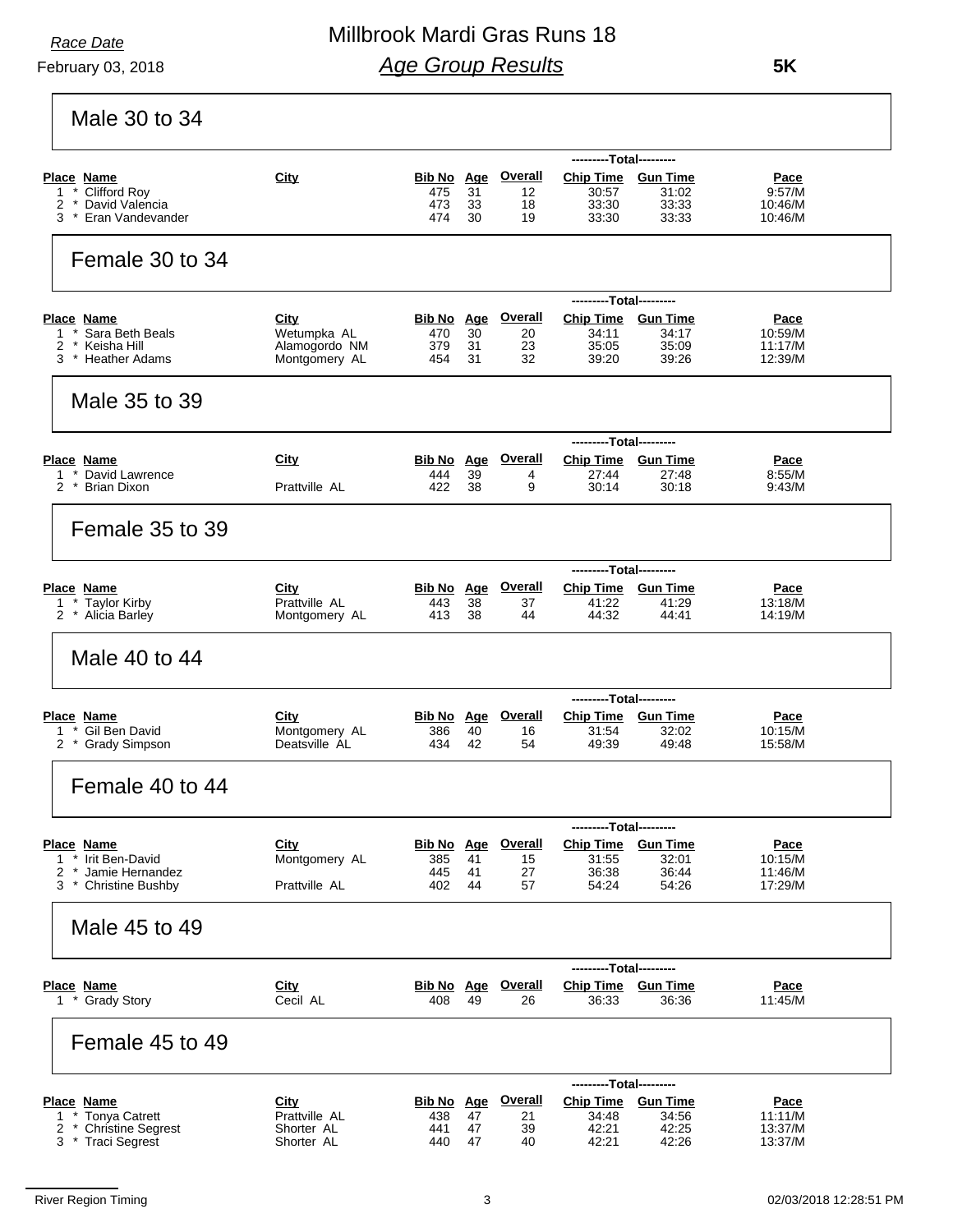### February 03, 2018

## Millbrook Mardi Gras Runs 18 *Age Group Results*

 **5K**

| Male 50 to 54                                                                                     |                                      |                                        |                |                                  |                                                      |                         |                                              |
|---------------------------------------------------------------------------------------------------|--------------------------------------|----------------------------------------|----------------|----------------------------------|------------------------------------------------------|-------------------------|----------------------------------------------|
|                                                                                                   |                                      |                                        |                |                                  | ---------Total---------                              |                         |                                              |
| <b>Place Name</b><br>1 * Glenn Ford                                                               | City<br>Wetumpka AL                  | <u>Bib No Age</u><br>391               | 51             | <b>Overall</b><br>24             | <b>Chip Time Gun Time</b><br>35.53                   | 36:04                   | <b>Pace</b><br>11:32/M                       |
| Female 50 to 54                                                                                   |                                      |                                        |                |                                  |                                                      |                         |                                              |
|                                                                                                   |                                      |                                        |                |                                  | ---------Total---------                              |                         |                                              |
| Place Name                                                                                        | City                                 |                                        |                | <b>Bib No Age Overall</b>        | Chip Time Gun Time                                   |                         | Pace                                         |
| 1 * Rachel Deaile<br>2 * Melissa Ford                                                             | Wetumpka AL                          | 449<br>392                             | 50<br>54       | 47<br>56                         | 46:32<br>53:46                                       | 46:42<br>54:00          | 14:57/M<br>17:17/M                           |
| Female 55 to 59                                                                                   |                                      |                                        |                |                                  |                                                      |                         |                                              |
|                                                                                                   |                                      |                                        |                |                                  | ---------Total---------                              |                         |                                              |
| Place Name                                                                                        | City                                 |                                        |                | <b>Bib No Age Overall</b>        | <b>Chip Time Gun Time</b>                            |                         | <b>Pace</b>                                  |
| 1 * Ginny Calloway                                                                                | Millbook AL                          | 436                                    | 58             | 60                               | 56:04                                                | 56:19                   | 18:01/M                                      |
| Male 60 to 69                                                                                     |                                      |                                        |                |                                  |                                                      |                         |                                              |
|                                                                                                   |                                      |                                        |                |                                  | ---------Total---------                              |                         |                                              |
| <b>Place Name</b><br>* Walter Hooper<br>$\mathbf{1}$<br>2<br>* Ronnie Hull<br>3 * Douglas Medcalf | City<br>Montgomery AL<br>Wetumpka AL | <b>Bib No</b> Age<br>409<br>452<br>380 | 60<br>65<br>66 | <b>Overall</b><br>14<br>17<br>61 | <b>Chip Time Gun Time</b><br>31:37<br>32:24<br>56:41 | 31:44<br>32:35<br>56:51 | <u>Pace</u><br>10:10/M<br>10:25/M<br>18:13/M |
| Female 60 to 69                                                                                   |                                      |                                        |                |                                  |                                                      |                         |                                              |
|                                                                                                   |                                      |                                        |                |                                  | ---------Total---------                              |                         |                                              |
| Place Name<br>* Gail Head<br>1.                                                                   | City<br>Millbook AL                  | Bib No Age<br>439                      | 60             | <b>Overall</b>                   | Chip Time Gun Time<br>40:31                          | 40:40                   | Pace<br>13:01/M                              |
| 2 * Patricia Campbell                                                                             | Montgomery AL                        | 375                                    | 64             | 35<br>36                         | 40:43                                                | 40:55                   | 13:05/M                                      |
| Male 70 and Over                                                                                  |                                      |                                        |                |                                  |                                                      |                         |                                              |
|                                                                                                   |                                      |                                        |                |                                  | ---------Total---------                              |                         |                                              |
| <b>Place Name</b><br>1 * David Flack                                                              | City<br>Montgomery AL                | Bib No Age<br>447                      | 75             | <b>Overall</b><br>62             | <b>Chip Time Gun Time</b><br>57:20                   | 57:28                   | <u>Pace</u><br>18:26/M                       |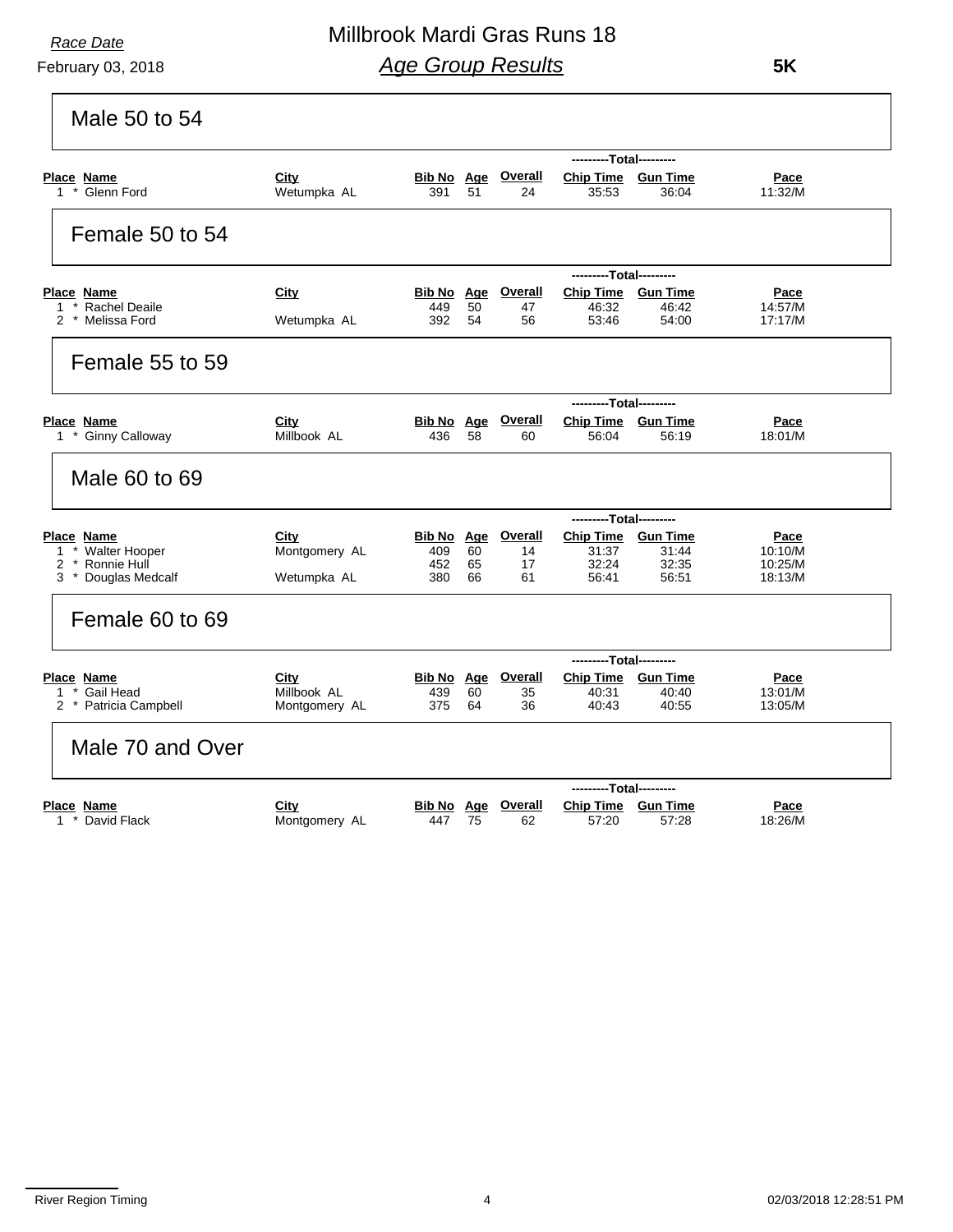February 03, 2018

## Millbrook Mardi Gras Runs 18 *Age Group Results*

 **8K**

# Male Overall Winners

|                        |                                                                                               |                                                         |                                    |                              |                                       | ---------Total---------                     |                                            |                                           |
|------------------------|-----------------------------------------------------------------------------------------------|---------------------------------------------------------|------------------------------------|------------------------------|---------------------------------------|---------------------------------------------|--------------------------------------------|-------------------------------------------|
| <b>Place</b><br>2<br>3 | Name<br>Lucas Culpepper<br>Chad Horn<br>James Eberly                                          | City<br>Prattville AL<br>Prattville AL<br>Prattville AL | Bib No Age<br>393<br>404<br>423    | 23<br>34<br>44               | <b>Overall</b><br>$\overline{2}$<br>3 | <b>Chip Time</b><br>34:11<br>37:03<br>38.23 | <b>Gun Time</b><br>34:12<br>37:07<br>38:29 | Pace<br>6:52/M<br>7:27/M<br>7:43/M        |
|                        | <b>Female Overall Winners</b>                                                                 |                                                         |                                    |                              |                                       |                                             |                                            |                                           |
|                        |                                                                                               |                                                         |                                    |                              |                                       | ---------Total---------                     |                                            |                                           |
| 2<br>3                 | Place Name<br>Danielle Riggs<br>Erin O'Connor<br>Ann McClendon<br><b>Male Masters Winners</b> | City<br>Montgomery AL<br>Montgomery AL                  | <u>Bib No</u><br>389<br>411<br>450 | <u>Age</u><br>21<br>32<br>50 | <b>Overall</b><br>4<br>9<br>10        | <b>Chip Time</b><br>39:47<br>43:06<br>44:15 | <b>Gun Time</b><br>39:50<br>43:14<br>44:22 | <b>Pace</b><br>8:00/M<br>8:40/M<br>8:54/M |
|                        |                                                                                               |                                                         |                                    |                              |                                       | ---------Total---------                     |                                            |                                           |
|                        | Place Name<br><b>Curt Reifsteck</b>                                                           | City<br><b>Millbrook</b>                                | Bib No Age<br>433                  | 46                           | Overall<br>5                          | <b>Chip Time</b><br>39:50                   | <b>Gun Time</b><br>39:54                   | Pace<br>8:01/M                            |
|                        | <b>Female Masters Winners</b>                                                                 |                                                         |                                    |                              |                                       |                                             |                                            |                                           |
|                        |                                                                                               |                                                         |                                    |                              |                                       | ---------Total---------                     |                                            |                                           |
| <b>Place</b>           | Name<br>Valerie Hughes                                                                        | City<br>Prattville AL                                   | Bib No<br>397                      | Age<br>43                    | Overall<br>14                         | <b>Chip Time</b><br>48:33                   | <b>Gun Time</b><br>48:38                   | Pace<br>9:46/M                            |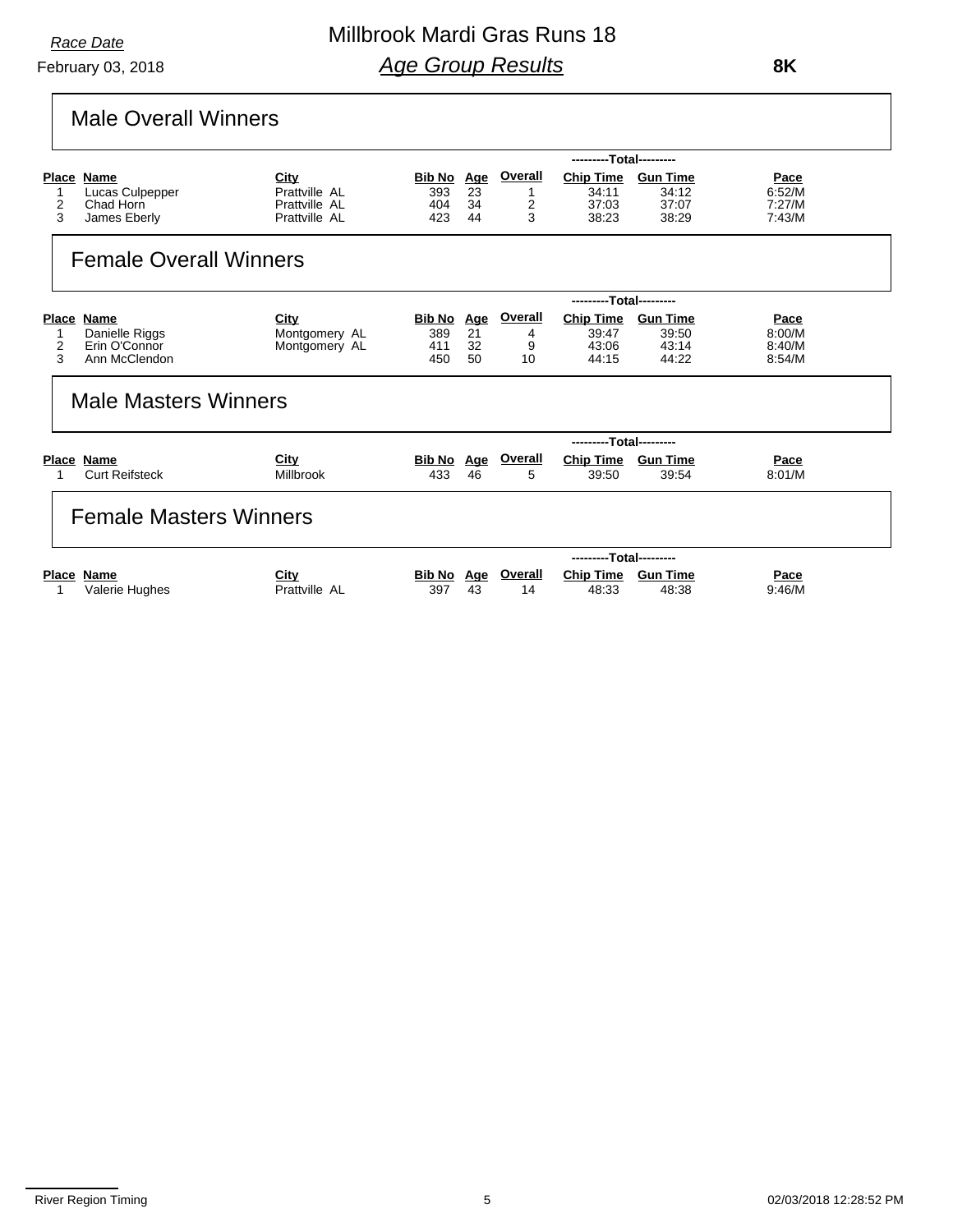### February 03, 2018

## Millbrook Mardi Gras Runs 18 *Age Group Results*

 **8K**

|                                                                                     |                                                         |                                        |                |                           | ---------Total---------                       |                               |                                     |
|-------------------------------------------------------------------------------------|---------------------------------------------------------|----------------------------------------|----------------|---------------------------|-----------------------------------------------|-------------------------------|-------------------------------------|
| <b>Place Name</b><br>1 * Lee Watkins                                                | City<br>Prattville AL                                   | Bib No Age<br>395                      | 24             | <b>Overall</b><br>15      | <b>Chip Time Gun Time</b><br>48:56            | 48:59                         | <b>Pace</b><br>9:51/M               |
| Male 25 to 29                                                                       |                                                         |                                        |                |                           |                                               |                               |                                     |
|                                                                                     |                                                         |                                        |                |                           | ---------Total---------                       |                               |                                     |
| <b>Place Name</b><br>1 * Ryan Shirley<br>2 * Michael Beals                          | City<br>Birmingham AL<br>Wetumpka AL                    | Bib No Age<br>417<br>471               | 29<br>29       | <b>Overall</b><br>7<br>11 | Chip Time Gun Time<br>42:00<br>44:49          | 42:05<br>44:53                | <u>Pace</u><br>8:27/M<br>9.01/M     |
| Female 30 to 34                                                                     |                                                         |                                        |                |                           |                                               |                               |                                     |
|                                                                                     |                                                         |                                        |                |                           | --------Total---------                        |                               |                                     |
| <b>Place Name</b><br>1 * Katy Mulligan<br>* Jennifer Horn<br>2<br>3 * Rebekah Ortiz | City<br>Prattville AL<br>Prattville AL<br>Montgomery AL | <b>Bib No Age</b><br>374<br>403<br>425 | 34<br>32<br>34 | Overall<br>12<br>13<br>23 | Chip Time Gun Time<br>46:51<br>47:14<br>58:09 | 46:57<br>47:19<br>58:11       | Pace<br>9:25/M<br>9.30/M<br>11:42/M |
| Male 35 to 39                                                                       |                                                         |                                        |                |                           |                                               |                               |                                     |
|                                                                                     |                                                         |                                        |                |                           | ---------Total---------                       |                               |                                     |
| <b>Place Name</b><br>1 * Kyle Brocious<br>2 * Jonathan Smithson                     | City<br>Deatsville AL                                   | <b>Bib No Age</b><br>412<br>451        | 37<br>35       | <b>Overall</b><br>6<br>8  | Chip Time Gun Time<br>40:36<br>43:09          | 40:43<br>43:12                | <u>Pace</u><br>8:10/M<br>8:41/M     |
| Female 35 to 39                                                                     |                                                         |                                        |                |                           |                                               |                               |                                     |
|                                                                                     |                                                         |                                        |                |                           | ---------Total---------                       |                               |                                     |
| Place Name<br>1 * Amanda Smith                                                      | City<br>Prattville AL                                   | <b>Bib No</b> Age<br>428               | 36             | <b>Overall</b><br>27      | 1:05:13                                       | Chip Time Gun Time<br>1:05:25 | <b>Pace</b><br>13:07/M              |
| Female 40 to 44                                                                     |                                                         |                                        |                |                           |                                               |                               |                                     |
|                                                                                     |                                                         |                                        |                |                           | ---------Total---------                       |                               |                                     |
| <b>Place Name</b><br>* Laurinda Reifsteck<br>1                                      | City<br>Millbrook AL                                    | Bib No Age<br>432                      | 41             | <b>Overall</b><br>19      | <b>Chip Time</b><br>55:00                     | <b>Gun Time</b><br>55:00      | <b>Pace</b><br>11:04/M              |
| 2<br>$\star$<br>Darbi Stevens                                                       |                                                         | 458                                    | 44             | 20                        | 54:57                                         | 55:06                         | 11:03/M                             |
| * Rachel Lamkin<br>3                                                                | Montgomery AL                                           | 381                                    | 40             | 30                        | 1:21:42                                       | 1:21:51                       | 16:26/M                             |
| Male 45 to 49                                                                       |                                                         |                                        |                |                           |                                               |                               |                                     |
|                                                                                     | City                                                    | Bib No Age                             |                | <b>Overall</b>            | ---------Total---------<br><b>Chip Time</b>   | <b>Gun Time</b>               |                                     |
| Place Name<br>1 * Arie Schap                                                        |                                                         | 455                                    | 45             | 16                        | 49:52                                         | 49:55                         | <b>Pace</b><br>10:02/M              |
| 2 * Jason Walker                                                                    | Montgomery AL                                           | 426                                    | 47             | 25                        | 58:19                                         | 58:30                         | 11:44/M                             |
| Female 45 to 49                                                                     |                                                         |                                        |                |                           |                                               |                               |                                     |
|                                                                                     |                                                         |                                        |                |                           | ---------Total---------                       |                               |                                     |
| <b>Place Name</b><br>1 * Michelle Carter                                            | City<br>Montgomery AL                                   | Bib No Age<br>384                      | 48             | <b>Overall</b><br>22      | Chip Time Gun Time<br>56:56                   | 57:07                         | <u>Pace</u><br>11:27/M              |
|                                                                                     |                                                         |                                        |                |                           |                                               |                               |                                     |